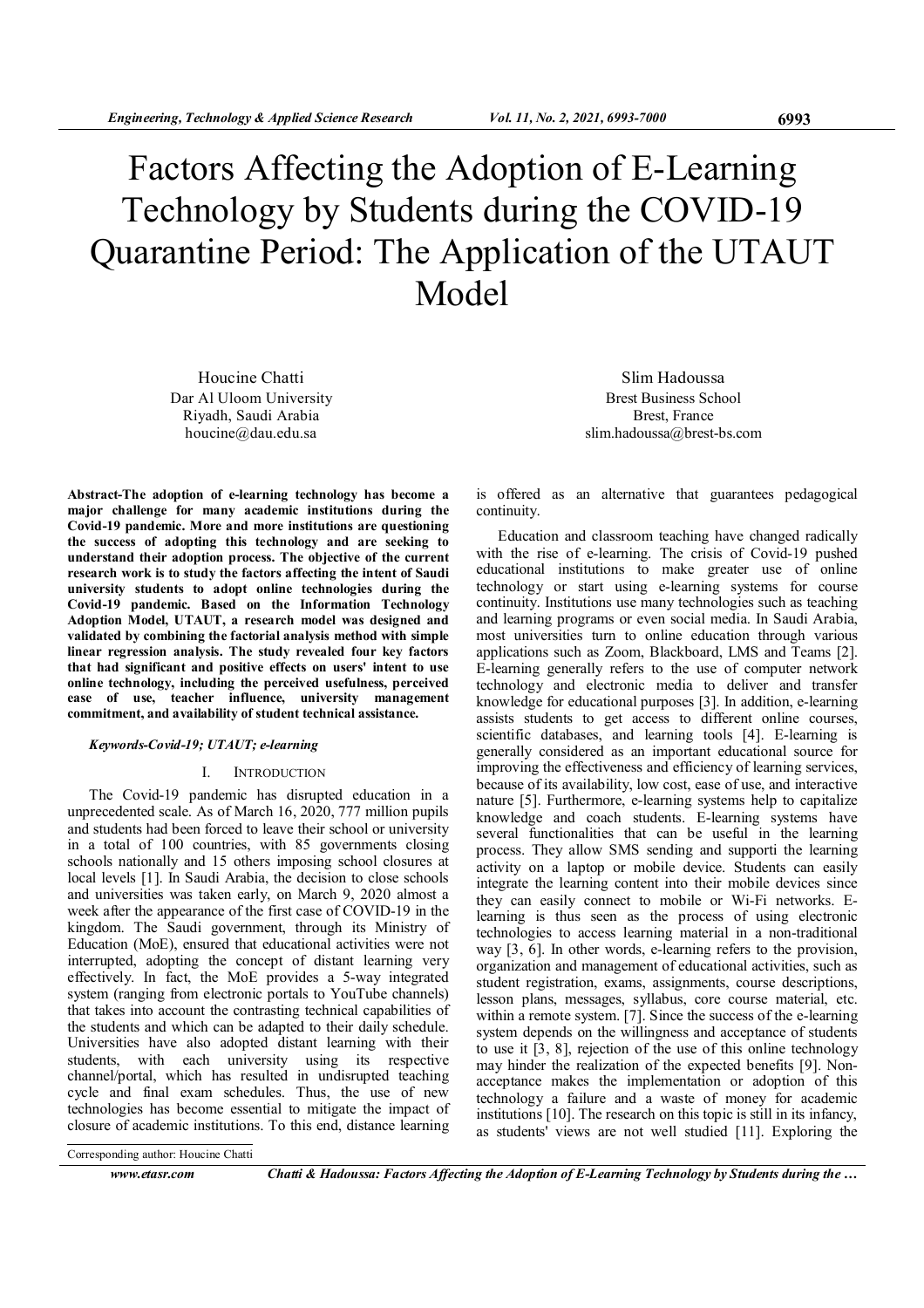adoption of e-learning technology can lead universities to understand better the needs of their students and manage more efficiently such educational systems that are widely diffused due to Covid-19 crisis [12].

To date, little work has been attempted in analyzing the use of e-learning systems during the Covid-19 pandemic. This research aims to investigate the main factors affecting the use of e-learning systems during the Covid-19 pandemic in Saudi Arabia. The process of adopting online technology involves two major activities that are carried out sequentially: initiation and implementation [13]. During the initiation stage, the academic institution becomes aware of the e-learning system, forms an attitude towards it, and evaluates the innovation. Initiation includes the activities of researching information, conceptualizing, and planning for adoption of this technology [14]. Initiation includes, the stages of awareness, consideration, and intention. At the end of this stage, a decision on whether to adopt or reject the technology is made. Authors in [15] adhere to this two-stage vision by considering that the adoption process includes adoption and implementation. An organization adopts an innovation when it decides to allocate resources to it. The implementation stage includes the development and installation activities that take place when the organization begins to use the innovation [16]. However, the process of setting up the e-learning system begins without a real awareness of the different stakeholders in the system: students, teachers, and administration. In other words, the initiation stage is only cursory. As a result, the question of acceptance of this innovation arises, particularly for students. The UTAUT technology acceptance model is, a framework for studying the question under research.

### II. THEORETICAL FRAMEWORK

# A. Theories of Technology Acceptance

Behavioral theories about people's intentions have provided the theoretical basis for the development of models of technology adoption and acceptance [17]. These include the theory of reasoned action, the theory of planned behavior, and the Technological Acceptance Model (TAM). The theory of reasoned action [18] aims to predict and understand the behavior of individuals. It claims that the behavior (adoption of a technology) of any individual is reflected and directly influenced by his or her intention to achieve it, the latter being determined by two variables: attitudes and subjective norms. These two determinants of behavioral intention are in turn influenced respectively by beliefs about the consequences of the behavior and normative beliefs about a given behavior. The theory of planned behavior [19] is an extension of the theory of reasoned action. This theory adds a third determinant to the two determinants of the theory of reasoned action, namely the perceived control of the behavior or what is also called the perceived ability to carry out the behavior. It is based on the idea that individuals make rational use of available information to construct intention when faced with a behavioral decision [19]. In addition, the concept of perceived control of behavior stems from external and internal factors that facilitate the achievement of a given behavior, as well as the individual's perception of his or her personal effectiveness in achieving that behavior. In addition, two other variables explain this concept.

These are control beliefs and facilitating conditions, which refer to an individual's assessment of the importance and availability of resources or an environment conducive to the achievement of the behavior. Built from the theories of social psychology, particularly the theory of reasoned action, the TAM is specifically concerned with the acceptability behavior of ICT. The TAM offers a perspective for understanding problems related not only to the adoption and use of information systems, but also to the appropriation of information systems by users. The main objective of this model is to predict the acceptance of an information system and, above all, to evaluate the impact of various external factors on internal beliefs, attitudes, and intentions of its users. The AMT postulates that the actual use of a technology depends on the intention to use it and considers that this intention is influenced by the perceived usefulness and ease of use. The perceived usefulness is defined as the degree to which an individual believes that the use of a particular system could improve job performance [20]. It is therefore a function of the degree to which a technology is seen as advantageous and beneficial by its users. Perceived ease of use, on the other hand, refers to the degree to which an individual believes that the use of a particular system can reduce effort [20]. It refers to the degree to which an individual believes that the use of a system will not require "much" cognitive effort. The specificity of AMT in relation to ICT, the accuracy of the determinants it proposes, and the precision of the measures [21], make it the most widely used model in the areas of ICT adoption and acceptance [17].

The listed models focus on individual ICT acceptance by predicting usage intent for ICTs that are already implemented. This study focuses on a context in which the technology is already implemented and used by individuals. Thus, to answer the research question, the Unified Model Theory of Individual Technology Acceptance (UTAUT), which is considered to be the most recent and unifying theory, will be adopted in this study. UTAUT uses the essential elements of previously established models [21]. It is tested and empirically validated by longitudinal and cross-sectional studies on technology adoption in different contexts [22-26]. The UTAUT model [21] is a synthesized and comprehensive theory, which takes up the theories of acceptance of technologies in use, the variables whose validity and predictive power have been shown to be significant. Compared to previously established acceptance models, UTAUT is considered [24] the best account for technology adoption, use, and acceptance. UTAUT postulates that the actual use of a technology is a function of the intention to use it, which in turn is influenced by determinants such as the expected performance, expected effort, social influence, and enabling conditions. Moreover, unlike previous models, this model integrates new categories of moderating variables that vary the influence of the determining variables on the intention to use. These are: gender, age, experience of use, and whether the use is compulsory or voluntary.

### B. Research Model Design

The main objective of this work is to determine the factors that influence the acceptance of e-learning technology in the Saudi academic community. The selection of the determinants of acceptance used in this research is heavily influenced by the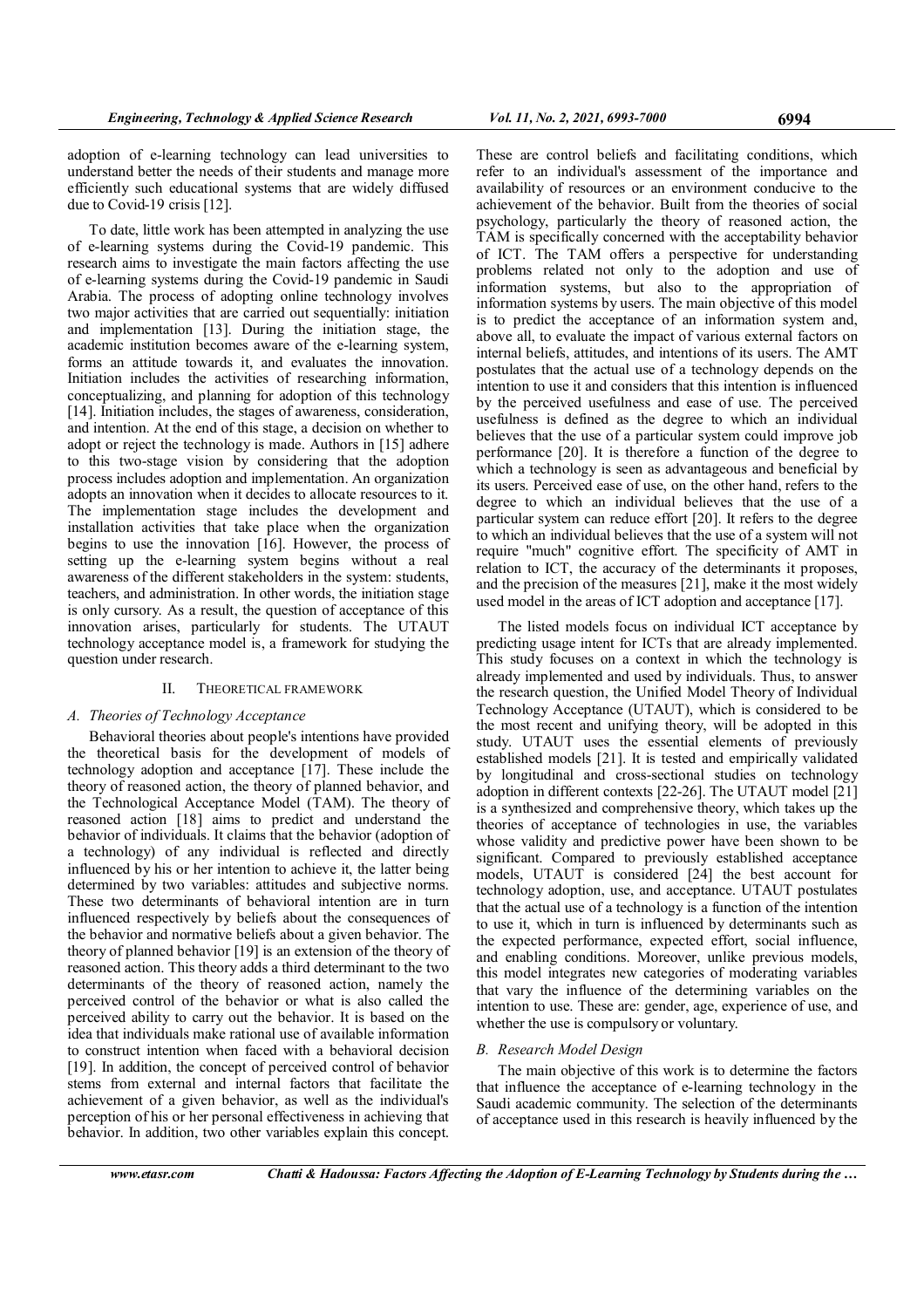UTAUT model [21, 27]. UTAUT has the advantages of (1) being a general model belonging to the set of theoretical models that have been developed to explain human adoption behavior and (2) having a high number of constructs, which gives it great explanatory power for the intention to use a technology. Four independent variables define the model of [21], namely the perceived ease of use, the perceived utility, social influences, and facilitating conditions. Four moderating variables (age, gender, experience, and mandatory or voluntary use), moderate the influence of the explanatory variables in the intention to adopt the technology. Some authors consider that when the technology integrates with the individual's old tasks, and is therefore compatible with existing values, it can be recognized as useful and can influence the intention to use. This is why we have also considered, in this modeling effort the construct "compatibility with existing values" [28], also called task-technology compatibility [26], as an (independent) explanatory variable for the intention to adopt e-learning technology. Finally, the variables explaining the intention to use and actual use of the UTAUT were grouped into a single variable called intention to adopt e-learning technology.

For the present study we will not retain the moderator variables. Thus, we have: a (dependent) explanatory variable: intention to adopt, and the (independent) explanatory variables: perceived usefulness, ease of use, social influences and facilitating conditions (Figure 1).



### 1) Perceived Usefulness

Perceived usefulness is the degree to which an individual believes that using a system would help him or her achieve gains in job performance [21]. It has been shown by several studies to be a very significant determinant in explaining the intention to adopt a technology [21, 29]. Indeed, e-learning technology can only be adopted if the students perceive gains in terms of efficiency, speed, and performance in the execution of tasks. The variable "perceived usefulness" is therefore understood as the perception of the usefulness of e-learning technology. Theoretical models of technology adoption (TAM, UTAUT) and the work of several researchers have confirmed that the perceived usefulness of a technology promotes its adoption and use. Based on the empirical research in [21, 29] we assume that:

H1: The perceived usefulness of e-learning technologies by students in performing their tasks positively influences their intention to adopt them.

### 2) Perceived Ease-of-Use

The perceived ease of use is seen as a direct determinant of the intent to adopt [26]. This variable is defined as the intensity with which an individual believes that the use of a particular system will occur without difficulty or additional effort [21]. Thus, the likelihood that there is an intention to use the elearning technology is all the greater as long as the appropriation and learning process is easy to understand and use [26]. In other words, this variable explains the extent to which an individual believes that the organizational and technical infrastructure exists to support the use of the system [30]. The following hypothesis is therefore adopted:

H2: The perceived ease of use of e-learning technologies by students positively influences their intention to adopt them.

# 3) Social Influences

Social influences are defined as an individual's perception that most people who are important to him or her think he or she should or should not engage in the behavior in question [18]. In other words, they include the role of people who are important to the individual and who exert some influence on his/her behavior [25]. Prior to UTAUT, several technology acceptance [28, 31, 32] models showed that this "social influence" variable - also called subjective norms or social factors - exerted a significant influence on technology use. In our study, this social influence variable is measured separately by three constructs drawn from research using different models such as the GAM [31], the GAM2 [3]: influence of colleagues, influence of the hierarchical superior, and expected professional valorization. Thus, we postulate that:

H3.1: Colleagues' use of e-learning technologies influences students' adoption intentions.

H3.2: The commitment of the line manager (teacher) to the use of e-learning technologies for teaching influences the positively the students' adoption intention.

### 4) Facilitating Conditions

Enabling conditions refer to the extent to which an individual believes that an organizational and technical infrastructure exists to support the use of the system [21]. This variable is generally assessed through management involvement and the availability of technical assistance [33]. Organizational support or the involvement of leaders, which have been described as agents of change [34], is presented as a determining factor in the process of adopting a technology within an organization [21]. We suggest the following hypotheses:

H4.1: The involvement of university management positively influences students' intention to adopt online technologies.

H4.2: The availability of technical assistance within the university positively influences the intention of students to adopt online technologies.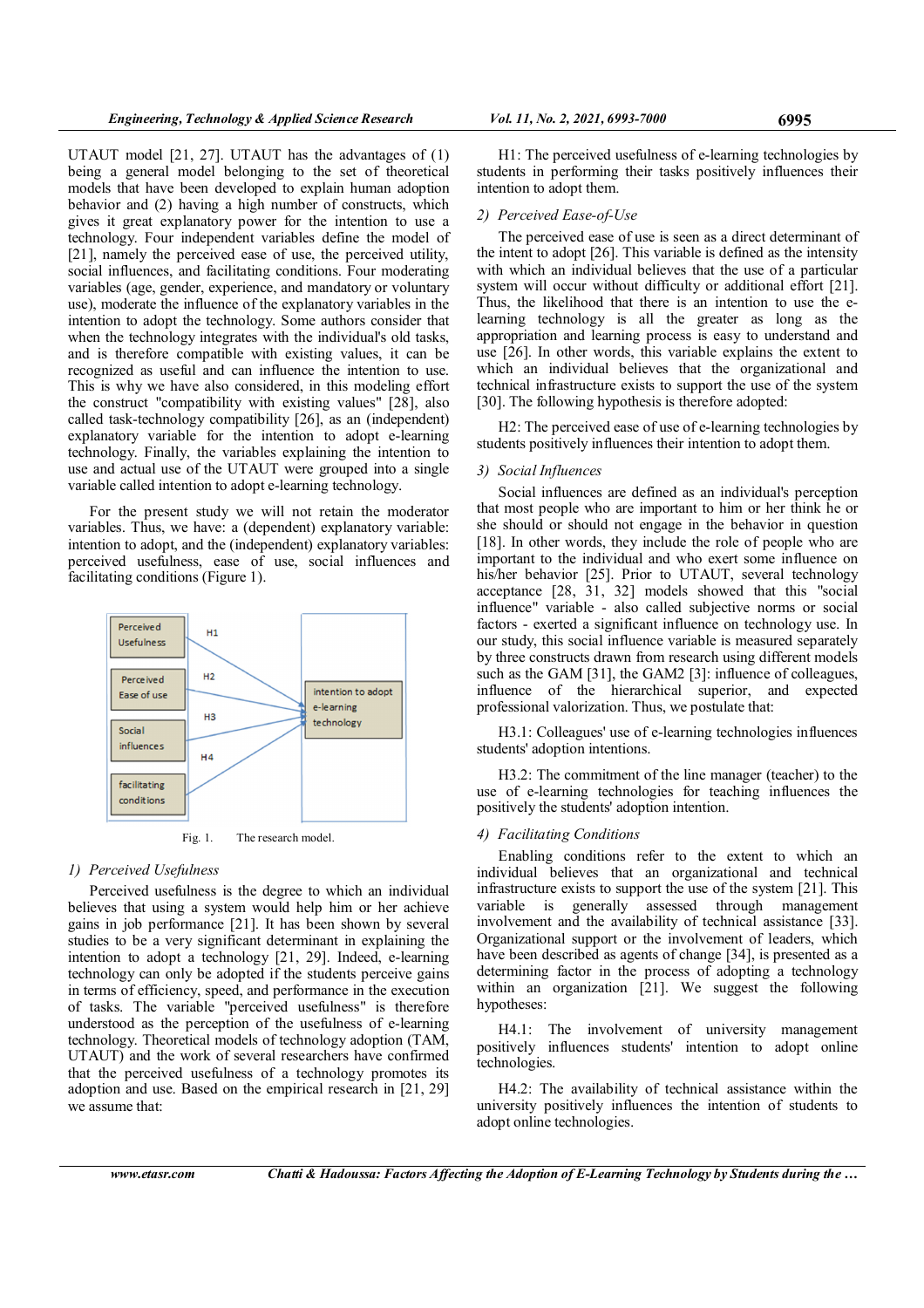### III. METHODOLOGICAL FRAMEWORK

# A. Study Population

The data were collected through a distributed by email questionnaire. Our study population consisted of students from a Saudi Business School. Out of the 120 contacted students, 87 (55.3% male and 44.7% female) answered the questionnaire. They were asked about the way they used to attend online classes, which indicated that 95% of the students used cell phones and 5% laptops.

### B. Questionnaire Construction

The questionnaire consisted of two parts, demographic data and a 20 item questionnaire on a 5-point Lickert scale ranging from 1 for strongly disagree to  $5$  for strongly agree. SPSS software was used to test the reliability and validity of the scales and to apply multiple regression analysis on the

# are summarized in Table I. C. Methods of Analysis

For the processing of the collected data during the survey, two types of analysis were opted. At first, a principal component factor analysis was performed to test the validity and reliability of the measurement scales. Then simple linear regression was used to test the research hypotheses. This method is widely used to explain or predict a variable to be explained based on one or more explanatory variables [39]. These analyses and statistical treatments were performed using the SPSS version 25.0.

| TABLE I.<br>MEASURED ITEMS IN THE RESEARCH CONSTRUCTS |  |
|-------------------------------------------------------|--|
|-------------------------------------------------------|--|

| <b>Variables</b>               |                                                           | <b>Items</b>                                                                                          |  |  |  |
|--------------------------------|-----------------------------------------------------------|-------------------------------------------------------------------------------------------------------|--|--|--|
| Perceived<br>usefulness        | PUSE1                                                     | The use of e-learning systems helps me to perform my learning tasks in a better way.                  |  |  |  |
|                                | PUSE <sub>2</sub>                                         | The use of online learning systems helps me to better follow my courses.                              |  |  |  |
|                                | PUSE3                                                     | Using e-learning systems can improve my level of interaction with my teachers and classmates.         |  |  |  |
|                                | PUSE4                                                     | Using e-learning systems can improve the effectiveness of my learning.                                |  |  |  |
| Perceived<br>ease-of-use       | PEAS1                                                     | It would be easy for me to learn how to use the e-learning system recommended by the university.      |  |  |  |
|                                | PEAS <sub>2</sub>                                         | I find the e-learning system recommended by the university easy to use.                               |  |  |  |
|                                | PEAS3                                                     | I may have difficulties in using the e-learning system recommended by the university.                 |  |  |  |
|                                | PEAS4                                                     | It would be easy for me to become competent in the use of the learning system.                        |  |  |  |
| <b>Classmate</b>               | My classmates help me use the e-learning system.<br>CINF1 |                                                                                                       |  |  |  |
| influence                      | CINF <sub>2</sub>                                         | I interact with my classmates on the use of e-learning systems.                                       |  |  |  |
| Teacher                        | TINF1                                                     | My teacher explicitly supports my use of e-learning systems.                                          |  |  |  |
| influence                      | TINF <sub>2</sub>                                         | My professor is convinced of the advantages of the e-learning systems.                                |  |  |  |
| Top<br>management              | TMAN1                                                     | The university management is particularly interested in the use of the e-learning system.             |  |  |  |
|                                | TMAN <sub>2</sub>                                         | The use of the e-learning system is strongly encouraged by the university management.                 |  |  |  |
|                                | TMAN3                                                     | The management of the university is actively involved in the implementation of the e-learning system. |  |  |  |
| <b>Technical</b><br>assistance | TASS <sub>1</sub>                                         | The members of the IT department are always available to help those who need to                       |  |  |  |
|                                | TASS <sub>2</sub>                                         | The university has an IT department with technicians ready to help me in case of need.                |  |  |  |
|                                | TASS3                                                     | The necessary instructions for a better use of the e-learning system are available for me.            |  |  |  |
| <b>Intention to</b><br>adopt   | BINT <sub>1</sub>                                         | I have decided to adopt the e-learning system recommended by the university.                          |  |  |  |
|                                | BINT <sub>2</sub>                                         | I decided to attend the online course                                                                 |  |  |  |
|                                | BINT3                                                     | During this pandemic, I think it is good to use the e-learning system in courses.                     |  |  |  |

# IV. RESULT PRESENTATION AND DISCUSSION

### A. Purification of Measurement Scales

There is a question of verifying the unidimensionality of the constructs and the internal coherence of the different scales of measurement. To do so, principal components factorial analysis was performed and the coefficient of Cronbach's alpha was calculated [40]. The analysis of the results of the onedimensionality test of the measurement scales shows that the vast majority of our constructions present a Cronbach's alpha greater than 0.8, which is widely acceptable in the literature. These values show and attest to the existence of internal consistency between the scale items. The constructs are therefore reliable for testing the research hypotheses.

## B. Testing the Validity of the Model Hypotheses

The obtained results, presented in Table II, show that the perceived usefulness and the perceived ease of use positively influence the intent to adopt. Thus the hypotheses H1 (β=0.93, p<0.01), H2 ( $\beta$ =0.95, p<0.01) are verified. In addition, the hypothesis H3.1 ( $\beta$ =-0.06, p>0.1) is rejected while H3.2  $(\beta=0.32, p<0.01)$  is accepted. Finally, the two constructs of the facilitation condition variable, management involvement and availability of technical assistance, both positively influence the intention to adopt the technology. The hypotheses H4.1 (β=0.33, p<0.01) and H4.2 (β=0.59, p<0.01) are therefore verified.

# C. Discussion

# 1) The impact of Perceived Usefulness on the Intent to Adopt Online Learning Technology

The results of the analysis show that perceived usefulness has a significant influence on adoption intention. These results are consistent with those of [20, 41]. The significance of this perceived utility variable in our study shows that for students, the online learning system supports the teacher-student relationship and promotes the learning activity. Students appear to believe that a learning system improves the effectiveness of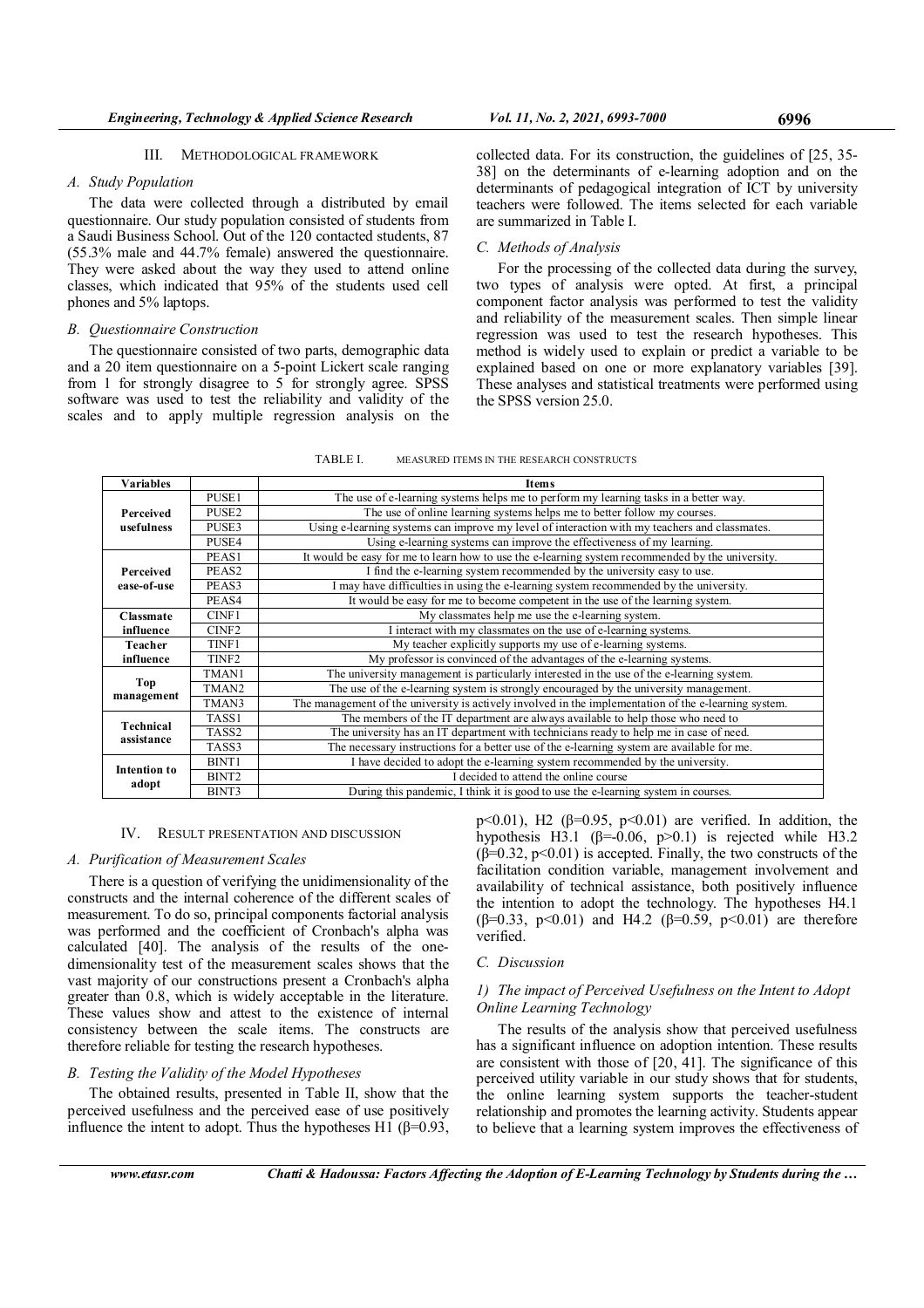their learning, allowing them to visualize and follow their course and to interact more easily with teachers. Usefulness is perceived by the fact that an e-learning system would be a real platform for students to continue to attend their course and complete their assignments without any constraints. The students consider these platforms as real tools for communication, content publication (knowledge sharing), technology monitoring, etc. The respondents are therefore aware of the contributions of e-learning systems to learning activities.

| <b>Construits</b>           | <b>Items</b>      | <b>Quality of representation</b> | Eigenvalues |        | <b>Explained variance   Cumulative variance</b> | Cronbach's alpha |  |
|-----------------------------|-------------------|----------------------------------|-------------|--------|-------------------------------------------------|------------------|--|
| <b>Perceived usefulness</b> | PUSE <sub>1</sub> | 0.788                            | 2.076       | 62.28% | 62.28%                                          |                  |  |
|                             | PUSE <sub>2</sub> | 0.789                            |             |        |                                                 | 0.872            |  |
|                             | PUSE <sub>3</sub> | 0.921                            |             |        |                                                 |                  |  |
|                             | PUSE 4            | 0.834                            |             |        |                                                 |                  |  |
| Perceived ease-of-use       | PEAS <sub>1</sub> | 0.701                            | 3.150       | 65.11% | 65.11%                                          | 0.801            |  |
|                             | PEAS <sub>2</sub> | 0.698                            |             |        |                                                 |                  |  |
|                             | PEAS <sub>3</sub> | 0.744                            |             |        |                                                 |                  |  |
|                             | PEAS <sub>4</sub> | 0.786                            |             |        |                                                 |                  |  |
| <b>Classmate influence</b>  | CINF <sub>1</sub> | 0.651                            |             | 55.01% | 55.01%                                          | 0.891            |  |
|                             | CINF <sub>2</sub> | 0.569                            | 2.795       |        |                                                 |                  |  |
| <b>Teacher influence</b>    | TINF <sub>1</sub> | 0.734                            | 1.918       | 71.11% | 71.11%                                          | 0.863            |  |
|                             | TINF <sub>2</sub> | 0.781                            |             |        |                                                 |                  |  |
|                             | TMAN <sub>1</sub> | 0.901                            | 2.823       | 74.16% | 74.16%                                          | 0.857            |  |
| Top management              | TMAN 2            | 0.878                            |             |        |                                                 |                  |  |
|                             | TMAN 3            | 0.865                            |             |        |                                                 |                  |  |
| <b>Technical assistance</b> | TASS <sub>1</sub> | 0.689                            | 2.350       | 59.19% | 59.19%                                          | 0.901            |  |
|                             | TASS <sub>2</sub> | 0.707                            |             |        |                                                 |                  |  |
|                             | TASS <sub>3</sub> | 0.819                            |             |        |                                                 |                  |  |
| Intention to adopt          | <b>BINT 1</b>     | 0.780                            | 2.090       | 70.35% | 70.35%                                          | 0.874            |  |
|                             | BINT <sub>2</sub> | 0.865                            |             |        |                                                 |                  |  |
|                             | BINT <sub>3</sub> | 0.897                            |             |        |                                                 |                  |  |

TABLE II. VARIABLE PURIFICATION IN THE RESEARCH MODEL

TABLE III. TESTING THE VALIDITY OF THE HYPOTHESES

| Construits                                      | <b>Items</b>      | <b>Hypotheses</b> | R <sub>2</sub> |             |               |
|-------------------------------------------------|-------------------|-------------------|----------------|-------------|---------------|
| Perceived usefulness, intention to adopt        | PUSE, INTA        | H1                | 0.91           | $0.93$ .*** | $4.125$ . *** |
| Perceived ease-of-use, intention to adopt       | PEAS, BINT        | H <sub>2</sub>    | 0.93           | $0.95$ .*** | $0.97.***$    |
| <b>Classmate influences, intention to adopt</b> | CINF. BINT        | H3.1              | 0.79           | $-0.06$     | $-1.00$       |
| Teacher influence, intention to adopt           | TINF, BINT        | H3.2              | 0.81           | $0.32$ .*** | $7.61$ , ***  |
| Top management, intention to adopt              | TMAN, BINT        | H4.1              | 0.83           | $0.33.***$  | $0.59$ , ***  |
| Technical assistance, intention to adopt        | <b>TASS, BINT</b> | H4.2              | 0.73           | $0.59$ .*** | $7.28$ , ***  |
|                                                 |                   |                   |                |             |               |

\*p<0.10, \*\*p<0.05, \*\*\*p<0.01

# 2) The Impact of Perceived Ease of Use on the Intention to Adopt an E-Learning System

The results showed that there was a significant and direct relationship between these two variables. The influence of the perceived ease of use on the intent to adopt e-learning systems was found to be very significant and positive in this research. These findings are consistent with the results in [20, 21, 41], where authors assume that the more the student sees the use of e-learning systems in the learning activity as effortless, the greater the intention to adopt will be. Perceived ease of use, a logical consequence of personal experience in using such a technology, which itself has created a kind of attachment to elearning systems, favors the willingness to use it. Thus, the results obtained can be explained by:

The fact that, for respondents, this is not a new and unknown technology, but rather a technology that they are used to practice in a personal and sometimes playful way (social media). Almost 80% of the respondents used social media to communicate with each other. The majority of them were fairly accustomed to these platforms.

The availability of training material on the use of online learning systems and web 2.0 platforms at the university and on the internet for free.

# 3) The Impact of Social Influences on the Intention to Adopt the E-Learning System

In most studies of technology adoption in workplaces [21, 25], the influence of classmates and of the teacher has been considered the as a "social influence". These studies have shown that each of these constructs has a significant influence on technology adoption. Our results showed that only one of the starting constructs of the social influence variable exerts an influence on the adoption of e-learning systems. Only the teacher influence construct that emerged during the treatment was found to significantly influence the intention to adopt elearning systems. These results call for several comments:

We note the absence of a significant impact of peer influence on the intention to adopt e-learning systems. Based on the results, we conclude that in the context of our survey, the students to whom our respondents belonged did not have "early" adopters [41] who could encourage them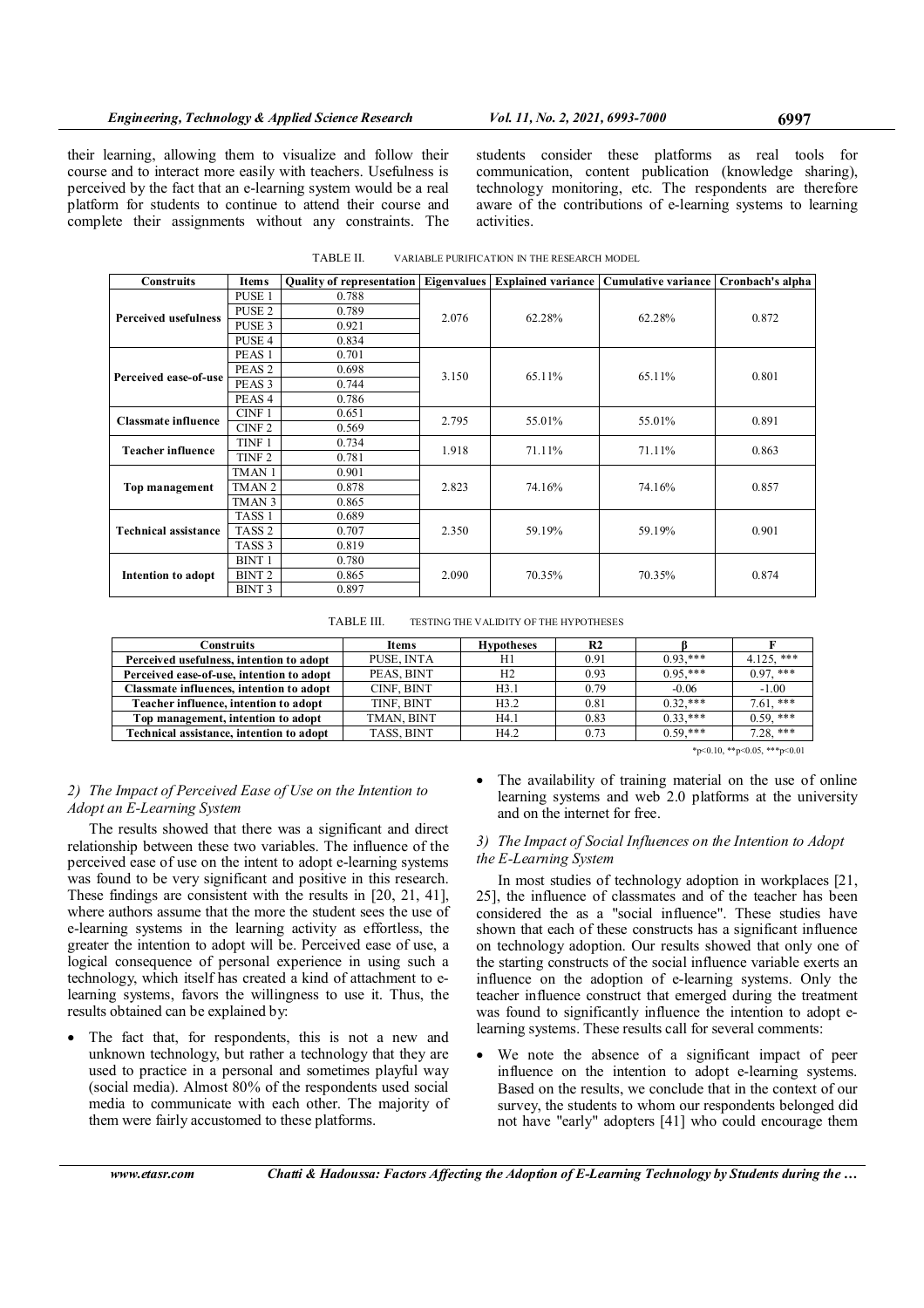to use e-learning systems for their learning practices. We could also assume that in a period of confinement, contact is virtually absent and the use of these platforms does not require great skill or ability to motivate students to seek help from their colleagues.

• Our study showed the presence of a causal link between the variable influence of teachers and the intention to adopt elearning systems. This suggests that according to the surveyed students, the adoption of e-learning systems is a function of teacher encouragement. Teachers encourage their students to adopt e-learning systems because they are convinced of the benefits that the learning activity can derive from their implementation. Teachers help students to solve many technical problems and answer many of their questions regarding the use of these platforms. Teachers post all course material on these platforms and even conduct online exams. They do not give students a choice about whether or not to use these platforms.

# 4) The Impact of Facilitation Conditions on the Intention to Adopt the E-Learning System

Both constructs of the facilitation condition variable of management involvement and the availability of technical assistance were found to significantly influence the intention of adoption of e-learning systems by the sampled students. These results are consistent with several previous studies [29, 33]. The involvement of university management is necessary to improve student commitment and motivation to adopt such systems. Senior management commitment refers to a concept well identified, through work on information systems, as a determinant of successful IT acceptance [42]. Under the impetus of a policy of presence and support from management, students are obliged to align themselves with management's guidelines for distance education and to become more involved in the use of these platforms. We can therefore consider that the respondents are aware that despite the significant benefits of elearning systems, management support is necessary for the successful adoption of these platforms. The meaning of the availability of technical assistance is simply explained by the fact that despite a certain willingness on the part of the students, if there is no technical infrastructure, or if it is not adequate and there is no high speed internet connection, there can be no claim of adopting e-learning systems. Thus, the presence of computer equipment, internet connection, and technical assistance, as well as the establishment of a training policy, if necessary, to accompany the adoption of e-learning systems is essential for the respondents.

# V. CONCLUSION

Within COVID-19 context, online education and e-learning has emerged at many universities as a modern educational model and changed radically the previous traditional learning concept. To avoid the spread of the virus and enhance the social distancing among students, many Saudi universities and high schools implement and adopt different online educational systems to ensure course continuity. This research focuses on identifying the factors that determine e-learning system adoption by students at a Saudi Business School. The study adopts the UTAUT theory [21] to develop a conceptual model

which was tested through a quantitative methodology by an online survey (87 students). The most important outcome of this research was the confirmation of the importance of factors determining the acceptance and the adoption of an e-learning system. The results show that the main determining factors are: the perceived usefulness, the perceived ease of use, teacher influence, involvement of university management, and the availability of technical assistance. This research demonstrates that if students perceive the usefulness of e-learning systems with their learning tasks, they will be more inclined to adopt such a system. This result can be useful to higher education managers that focus on enhancing awareness-raising actions regarding the benefits and opportunities that e-learning systems can provide. Such policies would encourage the e-learning system adoption by students and would enhance the success of the online educational transition. This awareness can be done, for example, through offers of continuing education and/or short awareness meetings.

Moreover, the results suggest that early awareness rising among students by the School management is vital for the adoption of e-learning systems. The use of e-learning systems is relatively new at many higher educational institutions. Therefore, like any technological innovation, it faces difficulties in its launching. The e-learning system makes learners struggle with their habits, which sometimes leads to a reaction of rejection or at best, mistrust. This is apparent both in the appreciation of the usefulness of the system and its ease of use. This feeling could be also increased by the anxiety expressed by many students due to the general negative atmosphere that exists due to the lockdown. The role of management is essential in this case to facilitate the development of a positive attitude towards e-learning systems. Furthermore, the role of the academic staff is crucial to enhance the adoption and the creation of an attractive atmosphere that encourages students to not only virtually assist but also to interact during the online courses' sessions. The availability of technical assistance was also found to be a very significant influence on the intent to adopt e-learning systems. Since a technology can only be used if the technological infrastructure is available, it is essential to strengthen the IT infrastructure in general and the broadband internet connection. Many students have the importance of being technically assisted, especially when they encounter a technical problem during the course's online session.

The insights obtained by this study could be helpful for both academics and practitioners interested on e-learning adoption at the educational sector. Thus, this research helps educational managers to establish effective policies towards elearning system use that may ensure the education continuity during the Covid-19 pandemic and would enhance the knowledge transfer quality [3, 43]. However, this research has some limitations. Although the results are valid, the tested sample is limited to only one Saudi Business School. It would be interesting in a future study to consider other higher institutions specialized in different fields with a larger number of students. Also, the sampling method could be enriched by taking consideration of the field' differences that exist between students coming from different backgrounds. A future study could also compare the performances of the public and the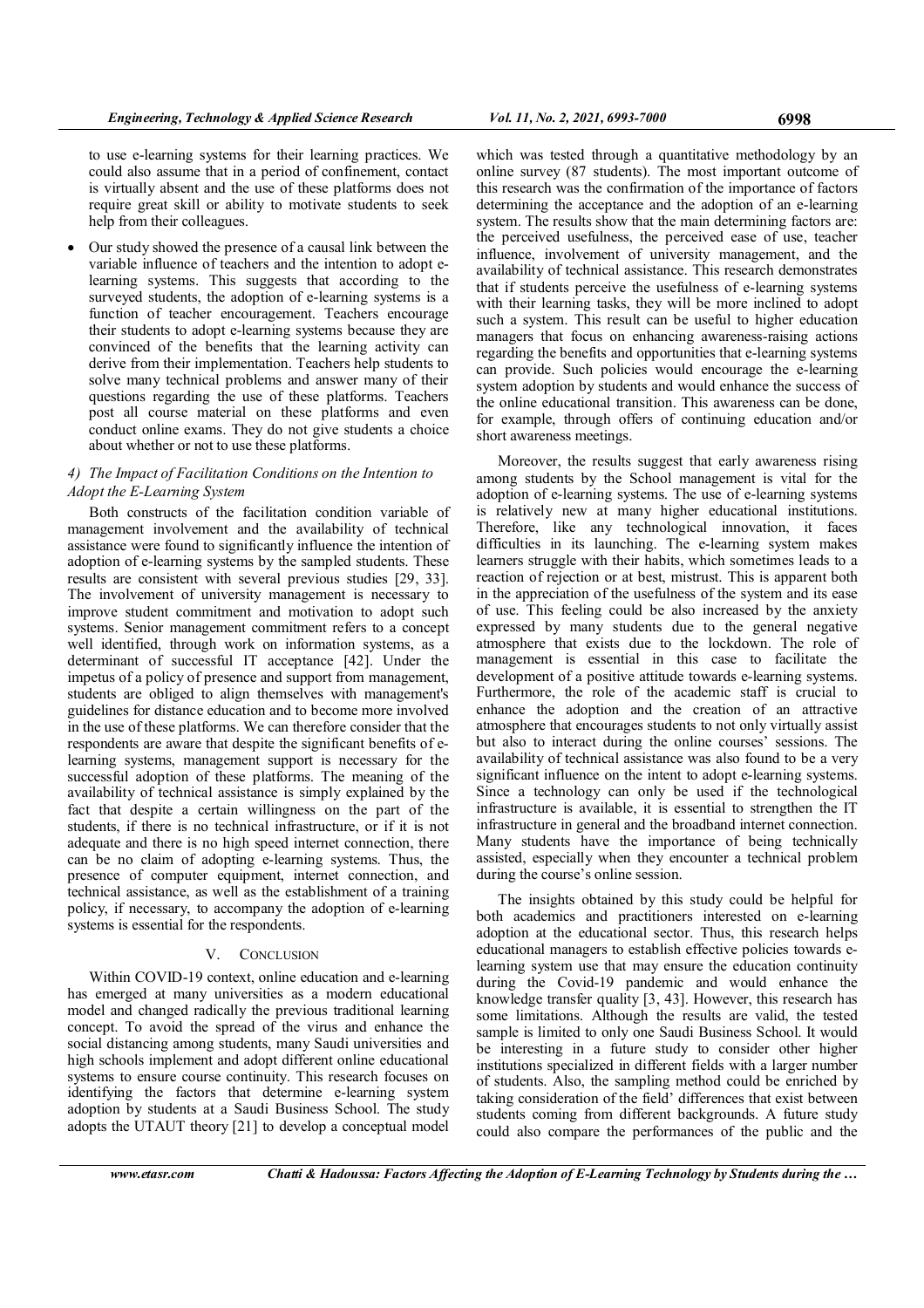private educational sector. Moreover, the current study did not consider the emotional situation, stress, and anxiety caused by the Covid-19 atmosphere that was expressed by many students during the survey and that could possibly impact the adoption of the e-learning system. In addition, the current study is limited to the students' point of view that could be different from the academic staff's. These different additional studies and data could be very valuable for exploring and understanding some causal relationships in the conceptual model and to enhance the results interpretation.

This study attempts to offer a positive and optimistic perspective regarding the online educational student experience in the context of Saudi higher education system. The digital transformation of the higher education sector will continue to change educational practices and learning methods. Future studies could be conducted in this sense and explore the impact of e-learning systems on knowledge sharing and capitalization.

### ACKNOWLEDGEMENT

The authors wish to thank the Deanship of Graduate Studies and Scientific Research at Dar Al Uloom University for the support and funding of this study.

#### **REFERENCES**

- [1] "COVID-19 Educational Disruption and Response," UNESCO, Mar. 24, 2020. https://en.unesco.org/news/covid-19-educational-disruption-andresponse (accessed Mar. 17, 2021).2 Kingdom of Saudi Arabia - Ministry of Education. https://www.moe.gov.sa/en/Pages/default.aspx (accessed Mar. 17, 2021).
- [2] Kingdom of Saudi Arabia Ministry of Education. https://www.moe. gov.sa/en/Pages/default.aspx (accessed Mar. 17, 2021).
- [3] S. Hadoussa, "Evaluation of e-learning system on higher education institutions in KSA: a survey at Saudi Electronic University," International Journal of Technology Enhanced Learning, vol. 12, no. 2, pp. 180–199, Jan. 2020, https://doi.org/10.1504/IJTEL.2020.106285.
- [4] H. Slim and M. Hafedh. "Social media impact on language learning for specific purpose: a study in english for business administration," Teaching English with Technology, vol. 19, no. 1, pp. 56–71, 2019.
- [5] F. A. A. Idris and Y. B. Osman, "Challanges Facing the Implementation of e-Learning at University of Gezira According to View of Staff Members," in Fifth International Conference on e-Learning, Manama, Bahrain, Oct. 2015, pp. 336-348, pp. 336–348, https://doi.org/10.1109/ECONF.2015.51.
- [6] H. E. Fazazi, M. Elgarej, M. Qbadou, and K. Mansouri, "Design of an Adaptive e-Learning System based on Multi-Agent Approach and Reinforcement Learning," Engineering, Technology & Applied Science Research, vol. 11, no. 1, pp. 6637–6644, Feb. 2021, https://doi.org/10.48084/etasr.3905.
- [7] M. Haghshenas, "A Model for Utilizing Social Softwares in Learning Management System of E-Learning," Quarterly of Iranian Distance Education Journal, vol. 1, no. 4, pp. 25–38, Apr. 2019, https://doi.org/10.30473/idej.2019.6124.
- M. A. Almaiah and O. A. Alismaiel, "Examination of factors influencing the use of mobile learning system: An empirical study," Education and Information Technologies, vol. 24, no. 1, pp. 885–909, Jan. 2019, https://doi.org/10.1007/s10639-018-9810-7.
- [9] M. A. Almaiah and I. Y. Alyoussef, "Analysis of the Effect of Course Design, Course Content Support, Course Assessment and Instructor Characteristics on the Actual Use of E-Learning System," IEEE Access, vol. 7, pp. 171907–171922, 2019, https://doi.org/10.1109/ACCESS.2019.2956349.
- [10] Q. N. Naveed, M. R. N. Qureshi, A. O. Alsayed, A. Muhammad, S. Sanober, and A. Shah, "Prioritizing barriers of E-Learning for effective teaching-learning using fuzzy analytic hierarchy process (FAHP)," in 4th

IEEE International Conference on Engineering Technologies and<br>Annlied Sciences Salmabad. Bahrain. Dec. 2017, pp. 1–8, Applied Sciences, Salmabad, Bahrain, Dec. 2017, pp. https://doi.org/10.1109/ICETAS.2017.8277855.

- [11] A. Tarhini, R. Masa'deh, K. A. Al-Busaidi, A. B. Mohammed, and M. Maqableh, "Factors influencing students' adoption of e-learning: a structural equation modeling approach," Journal of International Education in Business, vol.  $10$ , no. 2, pp. 164–182, Jan. 2017, https://doi.org/10.1108/JIEB-09-2016-0032.
- [12] M. Alksasbeh, M. Abuhelaleh, M. Almaiah, M. AL-jaafreh, and A. A. Karaka, "Towards a Model of Quality Features for Mobile Social Networks Apps in Learning Environments: An Extended Information System Success Model," International Journal of Interactive Mobile Technologies, vol. 13, no. 5, pp. 75–93, May 2019.
- [13] S. Gopalakrishnan and F. Damanpour, "A review of innovation research in economics, sociology and technology management," Omega, vol. 25, no. 1, pp. 15–28, Feb. 1997, https://doi.org/10.1016/S0305- 0483(96)00043-6.
- [14] E. M. Rogers, Diffusion of Innovations, Fourth Edition, 4th edition. New York, NY, USA: Free Press, 1995.
- [15] V. Grover and M. Goslar, "Toward an empirical taxonomy and model of evolution for telecommunications technologies," Journal of Information Technology, vol. 8, no. 3, pp. 167–176, Sep. 1993, https://doi.org/10.1057/jit.1993.23.
- [16] M. B. Prescott and C. V. Slyke, "The Internet as an Innovation," in Americas Conference on Information Systems, Aug. 1996.
- [17] V. Venkatesh and F. D. Davis, "A Theoretical Extension of the Technology Acceptance Model: Four Longitudinal Field Studies," Management Science, vol. 46, no. 2, pp. 186–204, Feb. 2000, https://doi.org/10.1287/mnsc.46.2.186.11926.
- [18] M. Fishbein and I. Ajzen, Belief, Attitude, Intention and Behavior: An Introduction to Theory and Research. Boston, MA, USA: Addison-Wesley, 1975.
- [19] I. Ajzen and M. Fishbein, Understanding Attitudes and Predicting Social Behavior, 1st edition. Englewood Cliffs, NJ, USA: Pearson, 1980.
- [20] F. D. Davis, "Perceived usefulness, perceived ease of use, and user acceptance of information technology," MIS Quarterly, vol. 13, no. 3, pp. 319–340, Sep. 1989, https://doi.org/10.2307/249008.
- [21] V. Venkatesh, M. G. Morris, G. B. Davis, and F. D. Davis, "User acceptance of information technology: Toward a unified view," MIS Quarterly: Management Information Systems, vol. 27, no. 3, pp. 425– 478, Sep. 2003, https://doi.org/10.2307/30036540.
- [22] J. E. Anderson and P. H. Schwager, "SME adoption of wireless LAN technology: Applying the UTAUT model," in 7th Annual Conference of the Southern Association for Information Systems, 2004, pp. 39–43.
- [23] C. A. Lin, "Webcasting Adoption: Technology Fludity, User Innovativeness, and Media Substitution," Journal of Broadcasting & Electronic Media, vol. 48, no. 3, pp. 446–465, 2004.
- [24] P. Rosen and D. Kluemper, "The Impact of the Big Five Personality Traits on the Acceptance of Social Networking Website," in AMCIS 2008 Proceedings, Jan. 2008.
- [25] T. Lassoued, "Les determinants de l'adoption de l'e-learning : etude empirique au sein de l'entreprise tunisienne," Ph.D. dissertation, Jean Moulin University, Lyon, France, 2010.
- [26] K. S. Kouakou, "Les déterminants de l'adoption des réseaux sociaux numériques en situation professionnelle : étude empirique au sein des bibliothèques des universités ivoiriennes," Frantice.net, no. 9, Dec. 2014.
- [27] R. A. Ali and M. R. M. Arshad, "Perspectives of Students' Behavior Towards Mobile Learning (M-learning) in Egypt: an Extension of the UTAUT Model," Engineering, Technology & Applied Science Research,<br>vol 6 no 4 pp. 1109–1114, Aug. 2016, vol. 6, no. 4, pp. 1109-1114, Aug. 2016, https://doi.org/10.48084/etasr.710.
- [28] G. C. Moore and I. Benbasat, "Development of an Instrument to Measure the Perceptions of Adopting an Information Technology Innovation," Information Systems Research, vol. 2, no. 3, pp. 192–222, Sep. 1991, https://doi.org/10.1287/isre.2.3.192.